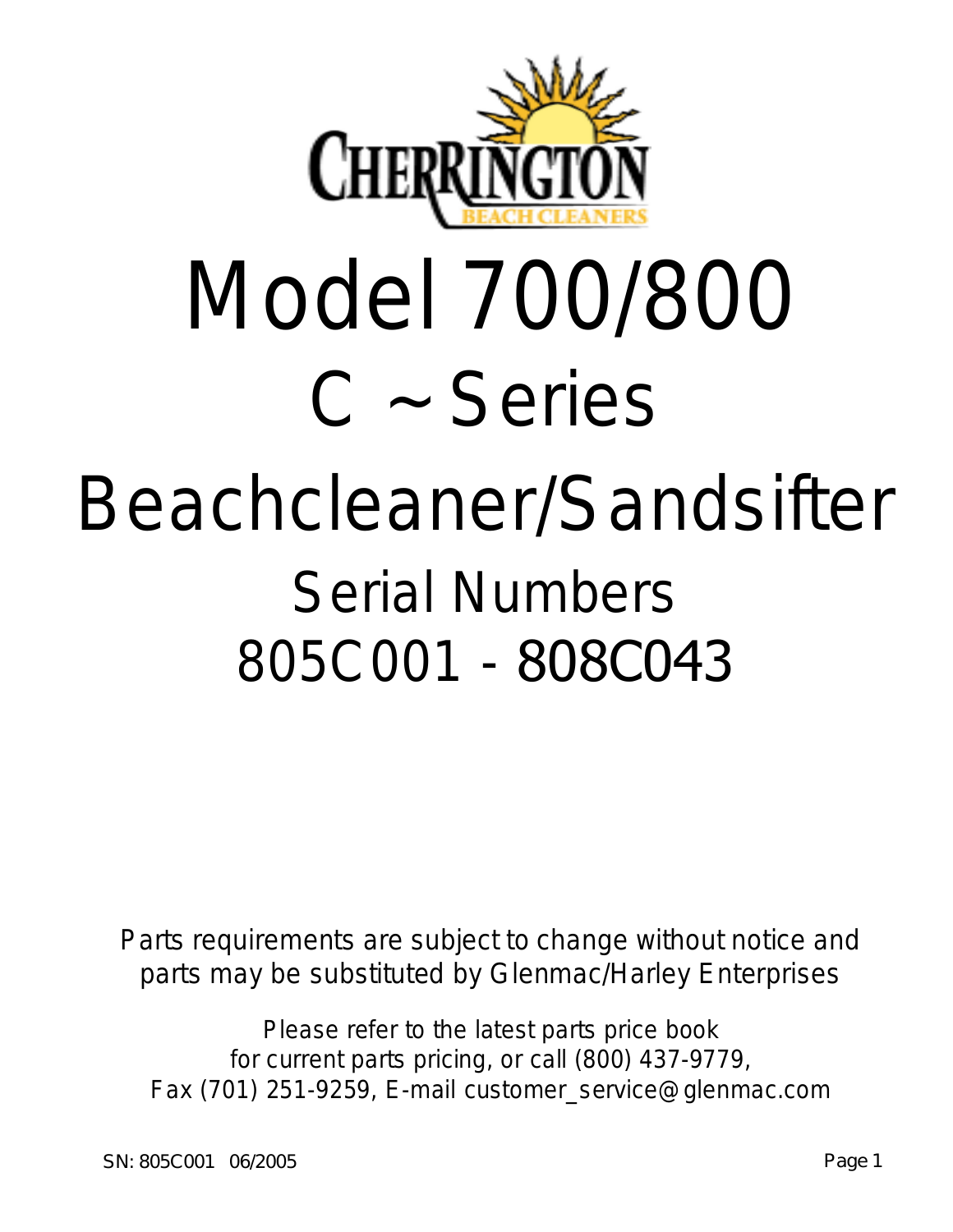## DECALS



DO NOT ALLOW ANYONE TO OPERATE BEACH CLEANER WHO HAS NOT BEEN PROPERLY TRAINED IN ITS SAFE OPERATION AND HAS NOT READ AND UNDERSTOOD THE OPERATOR'S MANUAL.

BEFORE ATTACHING, CHECK TRACTOR'S 3PT. LIFT CAPACITY, OR ATV'S HITCH CAPACITY, TO ENSURE ITS ABILITY TO SAFELY HANDLE THE WEIGHT.

DO NOT OPERATE WITHOUT GUARDS/ SHIELDS IN PLACE AND IN GOOD WORKING ORDER.

STOP ALL MOVING PARTS INCLUDING TRACTOR OR ATV'S ENGINE, AND ENGINE ON BEACH CLEANER (IF EQUIPPED), BEFORE CLEANING, UNPLUGGING, ADJUSTING, AND/OR PERFORMING MAINTENANCE.

KEEP BYSTANDERS 10 FEET FROM POWER RAKE WHEN IN OPERATION.

FAILURE TO FOLLOW THE ABOVE SAFETY SUGGESTIONS AND THOSE IN THE OPERATOR'S MANUAL CAN RESULT IN SERIOUS INJURY OR DEATH.

P970101

#6 P970101



#5 P975107



**A DANGER KEEP CLEAR OF MOVING CONVEYOR** Failure to do this may result in entanglement leading to serious injury or death.

#1 P977910



Prevent personal injury. Shut down engine before any service.

#2 P977920



#3 P977925





Removal may result in loss of finger and/or other body parts.

#4 P977900



#7 P970251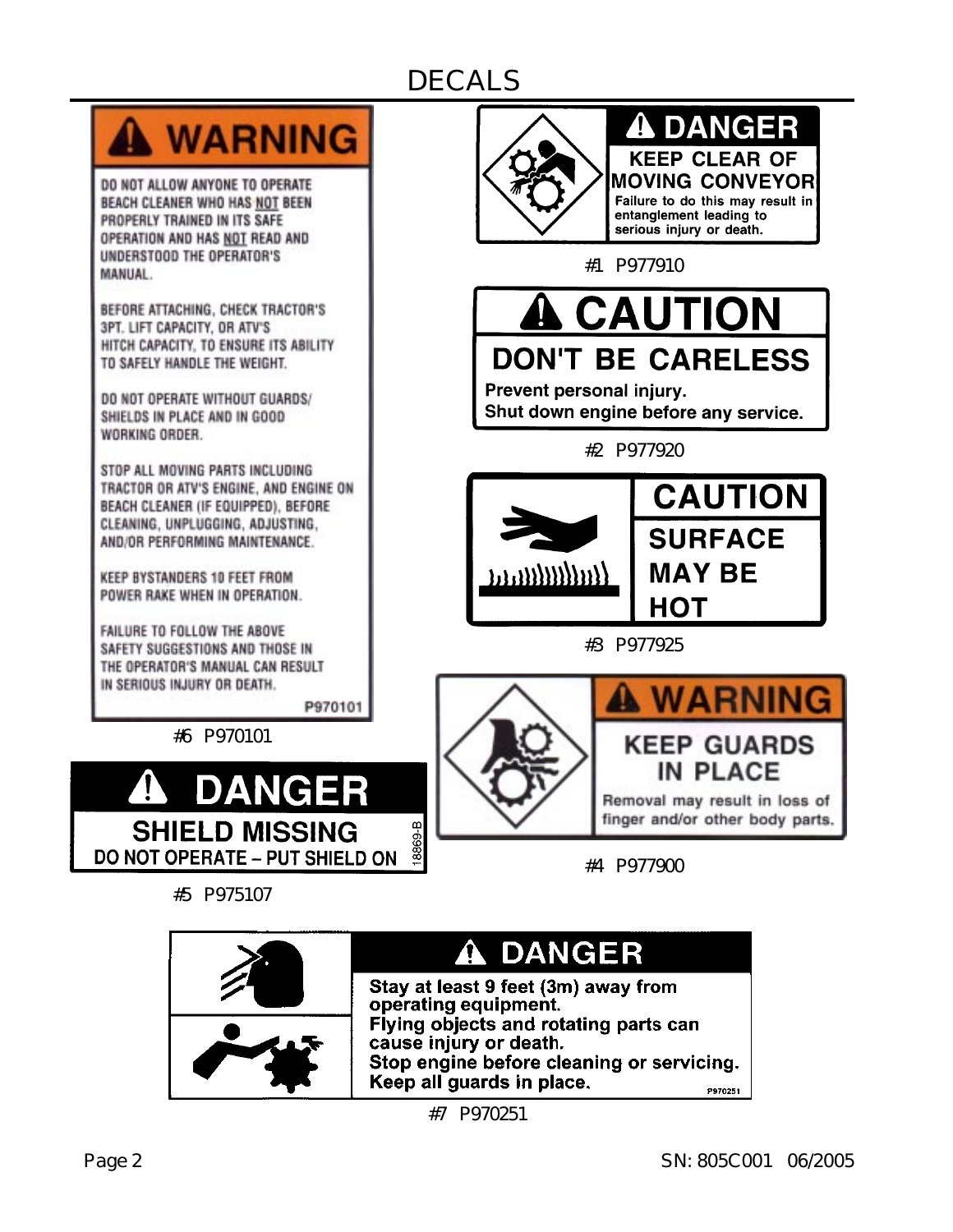### DECALS

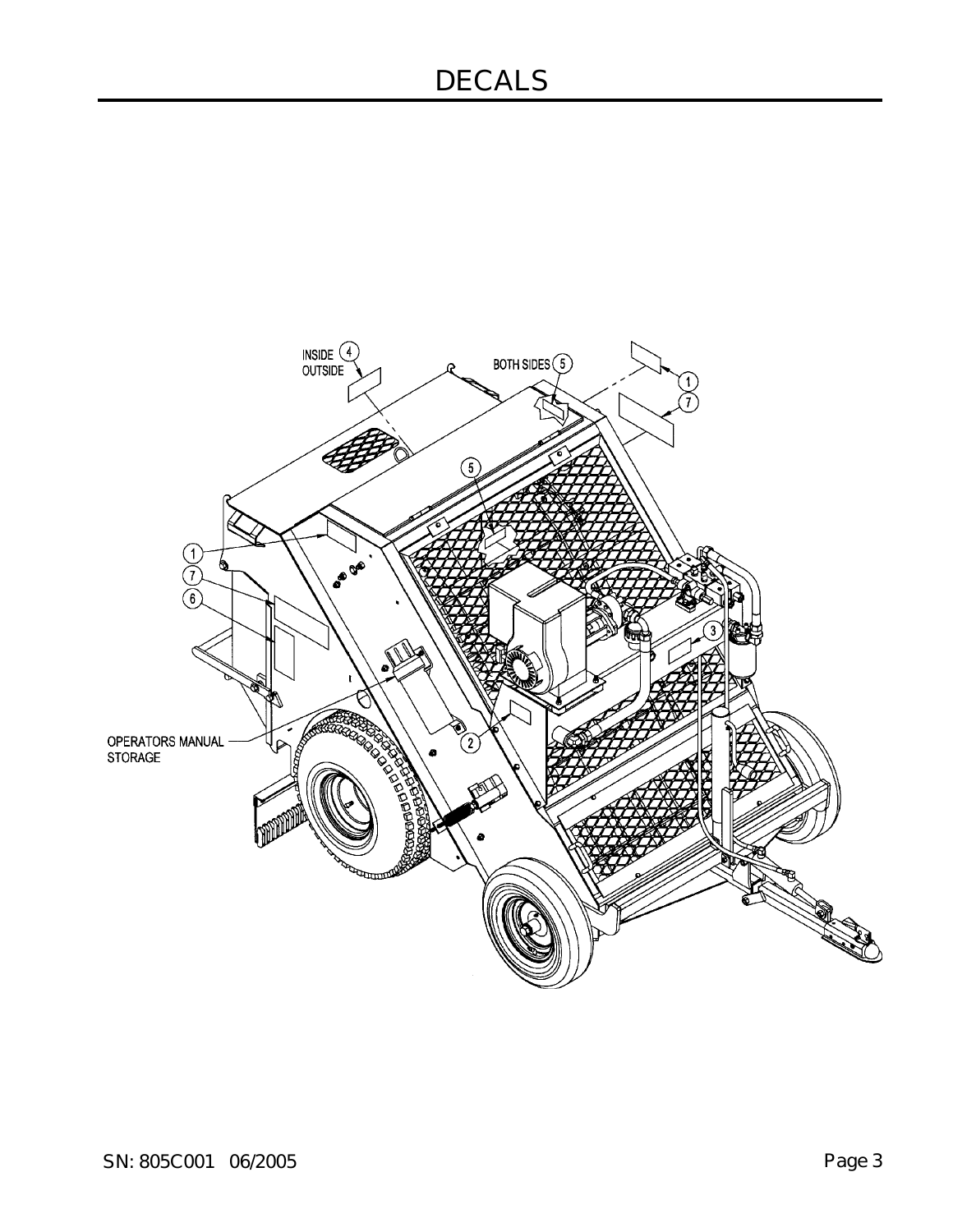

|               |               | M30028              | 700 HITCH TONGUE         |
|---------------|---------------|---------------------|--------------------------|
| $\mathcal{P}$ | 1             | P465000             | 3 POINT CROSS BAR        |
| 3             | 1             | P120210             | 3/4" X 3-78" CLEVIS PIN  |
| 4             | 3             | P <sub>126207</sub> | 7/16" LYNCH PIN          |
| 5             | 5.            | P155450             | 3/8" TOP LOCK NUT        |
| 6             | 2             | P155851             | 1/2" SERRATED FLANGE NUT |
| 7             | $\mathcal{P}$ | M6223               | 3/16" X 1/2" X 3" WASHER |
| 8             | 4             | P100604             | 3/8" X 1" HEX BOLT       |
| 9             | 1             | P100606             | 3/8" X 1-1/2" HEX BOLT   |
| 10            | 2             | P <sub>100806</sub> | 1/2" X 1-1/2" HEX BOLT   |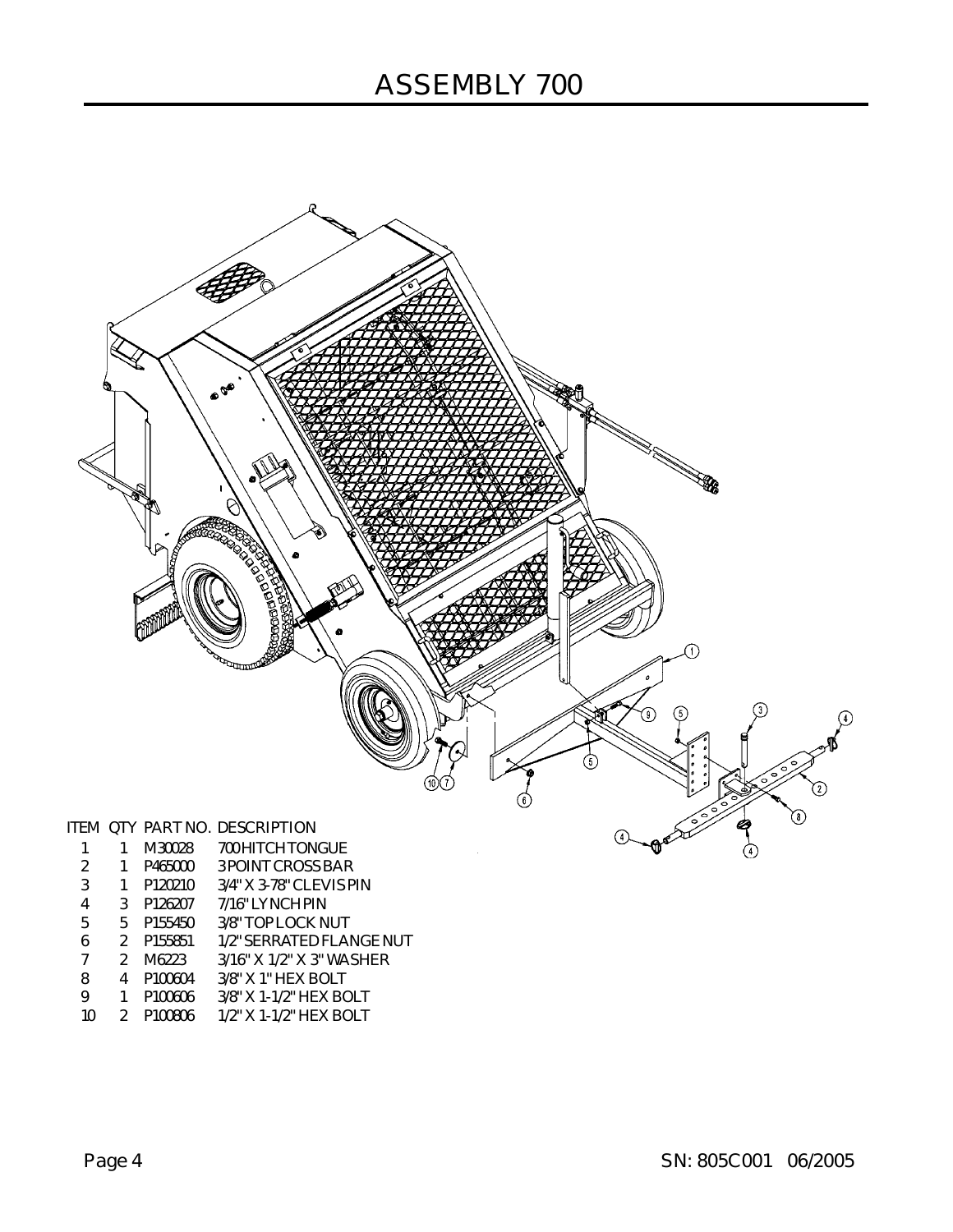

- 1 1 M30026 1-7/8"BALLHITCH PIVOTTONGUE
- 2 1 M30061 800SWITCHASSEMBLY
- 3 1 M60091 POWER PIGTAIL
- 4 1 M6726 CABLEASSEMBLY
- 5 1 P155850 1/2" TOP LOCK NUT
- 6 1 P100814 1/2" X 3-1/2" HEX BOLT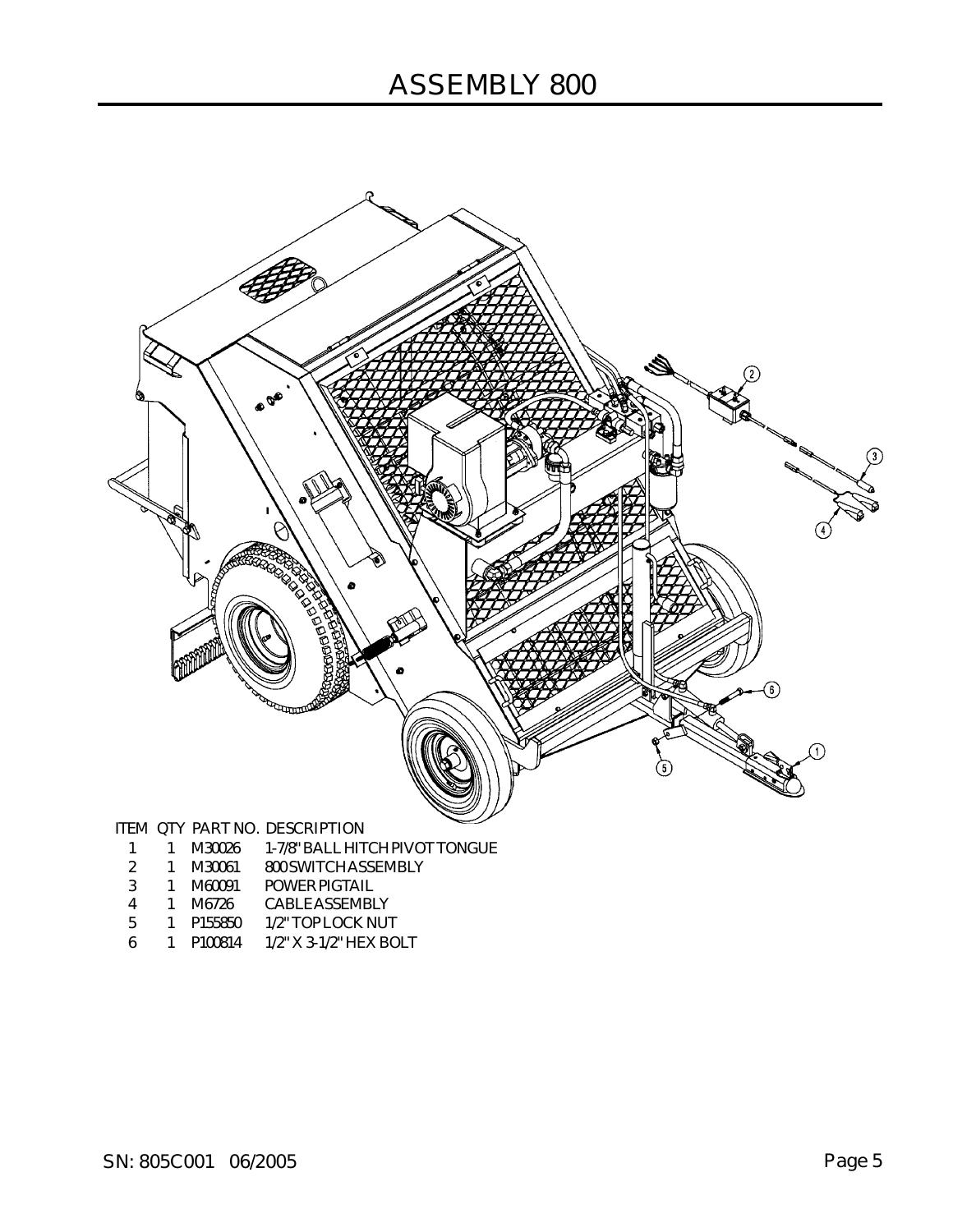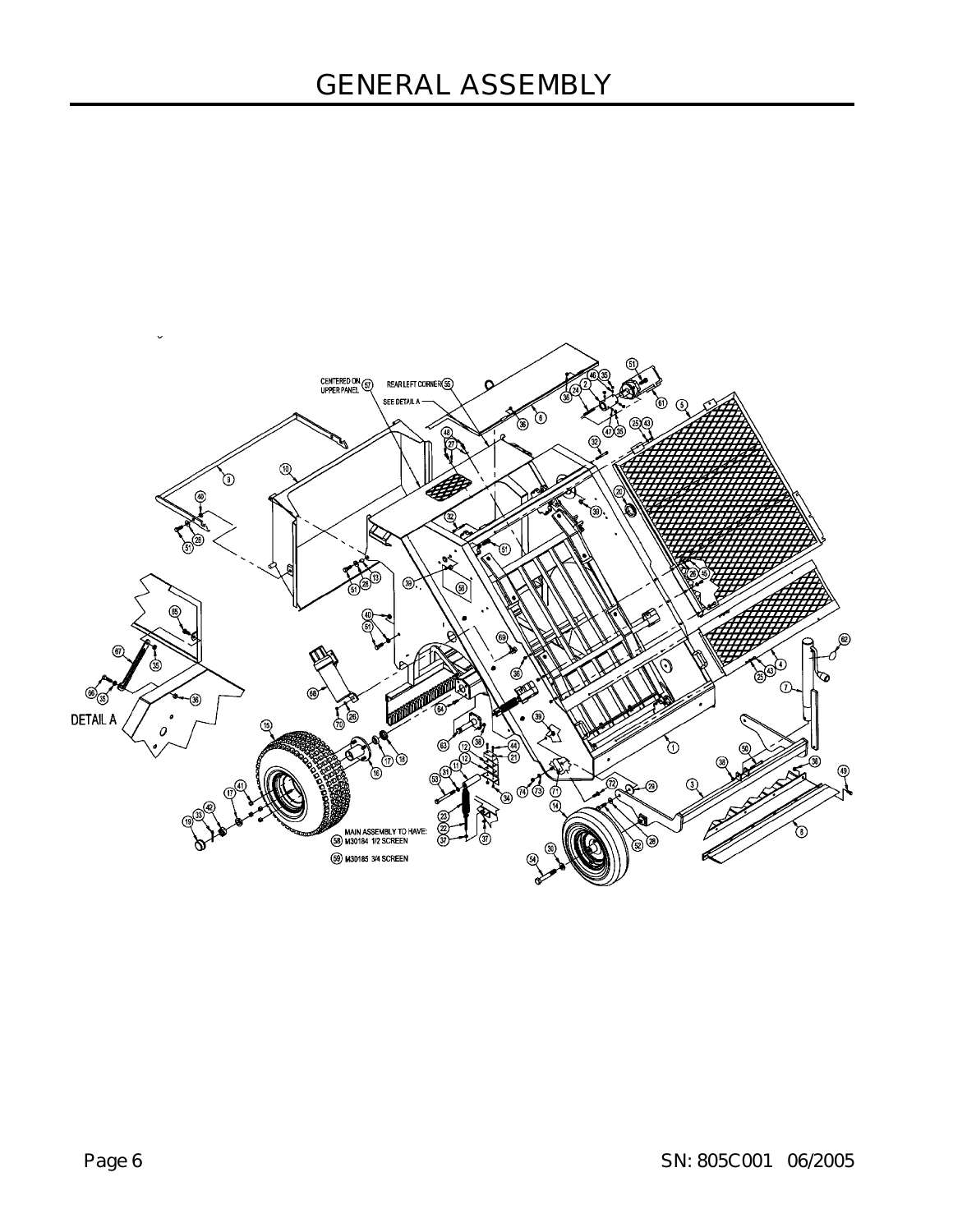#### GENERAL ASSEMBLY

|                |                 |            | ITEM QTY PART NO. DESCRIPTION       |        |                |         | ITEM QTY PART NO. DESCRIPTION |
|----------------|-----------------|------------|-------------------------------------|--------|----------------|---------|-------------------------------|
| $\mathbf{1}$   | 1               | M30003     | <b>MAIN FRAME</b>                   | 54     | $\overline{2}$ | P101220 | 3/4" X 5" HEX BOLT            |
| $\sqrt{2}$     | 1               | M30022     | CONVEYOR SHAFT COUPLER              | 55     | $\mathbf{1}$   | P977311 | DECAL: SMALL SUN              |
| $\mathfrak{Z}$ | 1               | M30031     | <b>GAUGE WHEEL MOUNT</b>            | 56     | $\overline{2}$ | P977200 | DECAL: HARLEY MAN/BEACH       |
| $\overline{4}$ | 1               | M30047     | LOWER FRONT SHIELD                  |        |                |         | <b>CLEANER</b>                |
| 5              | 1               | M30048     | UPPER FRONT SHIELD                  | 57     | 1              | P977100 | DECAL: CHERRINGTON BEACH      |
| 6              | 1               | M30070     | <b>REAR SHIELD</b>                  |        |                |         | <b>CLEANER</b>                |
| $\overline{7}$ | 1               | M30066     | <b>HITCH JACK</b>                   | 58     | 1              | M30101  | 3/8" SCREEN                   |
| $\, 8$         | 1               | M30078     | <b>DIGGERPOINT</b>                  | 59     | 1              | M30102  | 5/8" SCREEN                   |
| 9              | 1               | M30080     | HOPPER DOOR HANDLE                  | $60\,$ | $\mathbf{1}$   | M30103  | 1" SCREEN                     |
| 10             |                 | M30082     | HOPPER WELDMENT                     | 61     | 1              | P350700 | HYD MOTOR CHAR-LYNN 2000      |
|                | $\mathbf{1}$    |            | CONVEYOR HOLD DOWN                  |        |                |         |                               |
| 11             | $\overline{2}$  | M30075     |                                     |        |                |         | 104-1026                      |
| 12             | $\overline{4}$  | M30079     | <b>BUMPER SPACER</b>                |        |                | P350701 | <b>SEAL KIT</b>               |
| 13             | $\overline{2}$  | M30081     | LATCH PIVOT BUSHING                 | 62     | $\mathbf{1}$   | P977930 | <b>DECAL: DIGGER POINT</b>    |
| 14             | $\overline{2}$  | P770100    | <b>GAUGE WHEELAND TIRE</b>          | 63     | $\overline{2}$ | M30132  | REAR HUB SPINDLE              |
|                |                 | P756151    | WHEEL BEARING KIT                   | 64     | 8              | P100605 | 3/8" X 1-1/4" HEX BOLT        |
| 15             | $\overline{2}$  | P770500    | REAR WHEEL AND TIRE                 | 65     | 1              | P100503 | 5/16" X 3/4" HEX BOLT         |
| 16             | $\overline{2}$  | M30133     | WHEEL HUB ASSEMBLY                  | 66     | 1              | P100505 | 5/16" X 1-1/4" HEX BOLT       |
| 17             | $\overline{4}$  | P76220     | 1" BEARING CONE                     | 67     | 1              | M30139  | HOOD LOCK                     |
| 18             | $\overline{2}$  | P756163    | <b>GREASE SEAL</b>                  | 68     | $\mathbf{1}$   | P136000 | MANUAL TUBE HOLDER            |
| 19             | $\overline{2}$  | P756166    | <b>DUST CAP</b>                     | 69     | $\mathfrak{Z}$ | P104403 | 1/4" X 3/4" CARRIAGE BOLT     |
| 20             | 1               | P133060    | <b>GROMMET</b>                      | 70     | $\mathfrak{Z}$ | P150400 | 1/4" HEX NUT                  |
| 21             | $\overline{2}$  | P605000    | <b>BUMMPER PAD</b>                  | 71     | $\overline{2}$ | M30178  | <b>SCREEN GUIDE</b>           |
| 22             | $\overline{2}$  | P135100    | 3/8" EYE BOLT                       | 72     | 8              | P104605 | 3/8" X 1-1/4" CARRIAGE BOLT   |
| 23             | $\overline{2}$  | P601500    | <b>EXTENSION SPRING</b>             | 73     | 8              | P850106 | 3/8" FLAT WASHER              |
| 24             | 1               | M5000-9    | 5/16" X 3" SQUARE KEY               | 74     | 8              | P150600 | 5/8" HEX NUT                  |
| 25             | 6               | P851104    | 1/4" LOCK WASHER                    |        |                |         |                               |
| 26             | 6               | P850104    | 1/4" FLAT WASHER                    |        |                |         |                               |
| 27             | $\overline{2}$  | P850105    | 5/16" FLAT WASHER                   |        |                |         |                               |
| 28             | 6               | P850107    | 7/16" FLAT WASHER                   |        |                |         |                               |
| 29             | $\overline{2}$  | M5462      | 3/16" X 1/2" ID 2-1/4" OD WASHER    |        |                |         |                               |
| 30             | $\overline{2}$  | P850812    | 3/4" SAE WASHER                     |        |                |         |                               |
| 31             | $\overline{2}$  | P851108    | 1/2" LOCK WASHER                    |        |                |         |                               |
| 32             | $\overline{2}$  | P110512    | 5/16" X 3" SOCKET HD CAP SCREW      |        |                |         |                               |
| 33             | $\overline{2}$  | P116306    | 3/16" X 1-1/2" COTTER PIN           |        |                |         |                               |
| 34             | $\overline{4}$  | P158003    | 1/4" NYLOCK NUT                     |        |                |         |                               |
| 35             | 6               | P155300    | 5/16" JAM NUT                       |        |                |         |                               |
| 36             | 9               | P155350    | 5/16" TOP LOCK NUT                  |        |                |         |                               |
| 37             | 4               | P155400    | 3/8" JAM NUT                        |        |                |         |                               |
| 38             |                 | 14 P155450 | 3/8" TOP LOCK NUT                   |        |                |         |                               |
| 39             | 6               | P155850    | 1/2" TOP LOCK NUT                   |        |                |         |                               |
| 40             | 6               | P157200    | 1/2" JAM NUT                        |        |                |         |                               |
| 41             | 8               | P756165    | 1/2-20 WHEEL NUT                    |        |                |         |                               |
| 42             | 2               | P156402    | 1"-14 SLOTTED HEX NUT               |        |                |         |                               |
| 43             | 6               | P100403    | 1/4" X 3/4" HEX BOLT                |        |                |         |                               |
| 44             | 4               | P110912    | 1/4" X 1-1/4" SOCKET HEAD CAP SCREW |        |                |         |                               |
| 45             | 6               | P100504    | 5/16" X 1" HEX BOLT                 |        |                |         |                               |
| 46             | 2               | P108508    | 5/16" X 1/2" SET SCREW              |        |                |         |                               |
| 47             | $\overline{2}$  | P108512    | 5/16" X 3/4" SET SCREW              |        |                |         |                               |
| 48             | 2               | P100603    | 3/8" X 3/4" HEX BOLT                |        |                |         |                               |
| 49             | 5               | P100604    | 3/8" X 1" HEX BOLT                  |        |                |         |                               |
| 50             | 1               | P100612    | 3/8" X 3" HEX BOLT                  |        |                |         |                               |
| 51             | 10 <sup>°</sup> | P100806    | 1/2" X 1-1/2" HEX BOLT              |        |                |         |                               |
|                | 2               |            |                                     |        |                |         |                               |
| 53             | 2               | P100820    | 1/2" X 5" HEX BOLT                  |        |                |         |                               |
| 52             |                 | P100808    | 1/2" X 2" HEX BOLT                  |        |                |         |                               |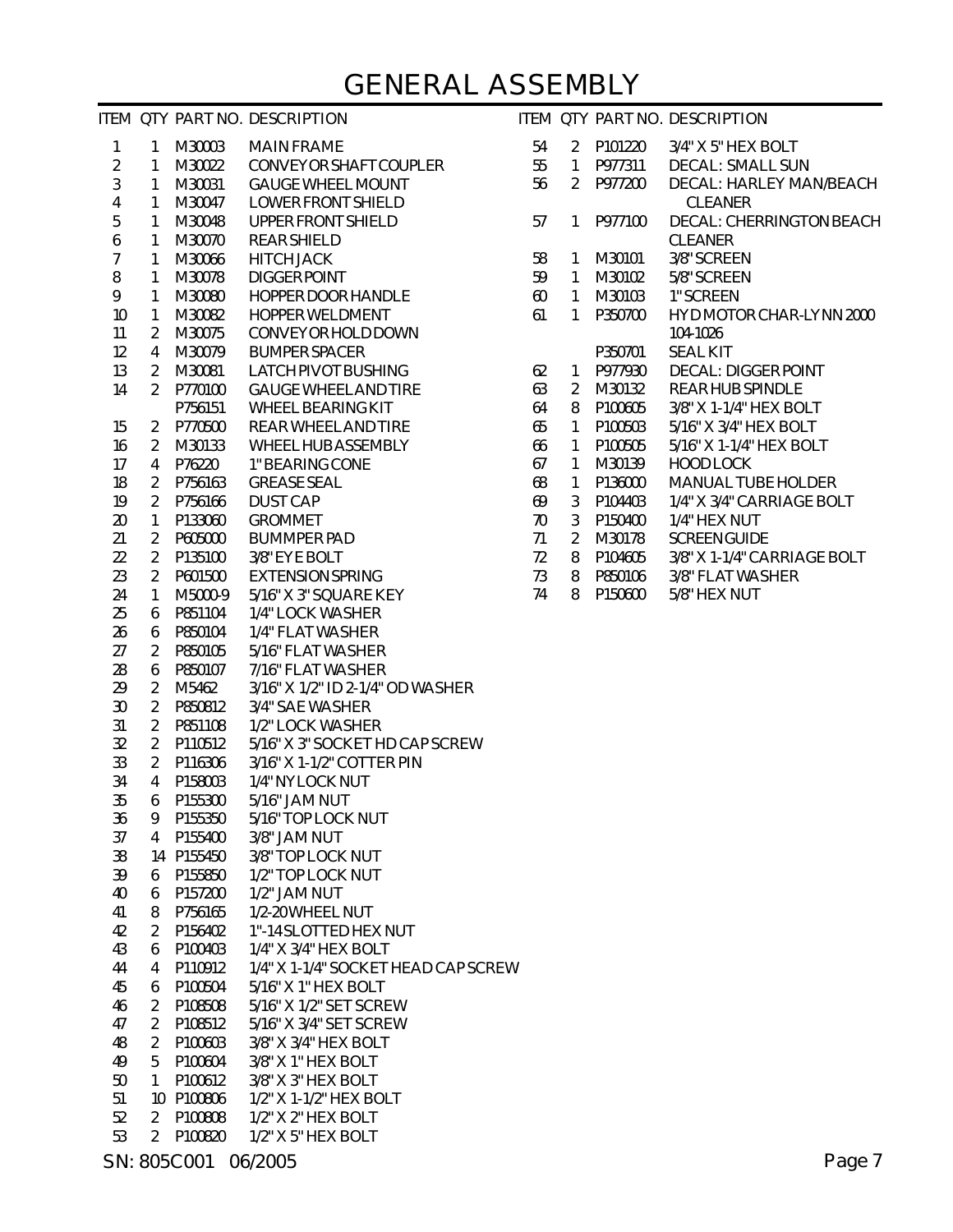#### CONVEYOR ASSEMBLY



|        | 1            | M30015              | FRONT CONVEYOR SHAFT                |                     |  |
|--------|--------------|---------------------|-------------------------------------|---------------------|--|
| 2      | 1            | M30016              | REAR CONVEYOR SHAFT                 |                     |  |
| 3      | 1            | M30006              | CONVEYOR SUPPORT WELDMENT           |                     |  |
| 4      | 5            | M30073              | 1-1/4" MODIFIED FLANGE BEARING      |                     |  |
| 5      | 1            | M30007              | CONVEYOR ADJUSTMENT BRACKET L       |                     |  |
| 6      | 1            | M30008              | <b>CONVEYORADJUSTMENT BRACKET R</b> |                     |  |
| 7      | 4            | M30086              | WEAR STRIP *REPLACE WITH 71.000271M |                     |  |
| 8      | 2            | M30189              | CONVEYOR CHAIN WELDMENT             |                     |  |
| 9      | 1            | M30088              | 3.219 LG CONVEYOR SHAFT SPACER      |                     |  |
| 10     | 1            | M30089              | 1.125 LG CONVEYOR SHAFT SPACER      |                     |  |
| 11     | 9            | M30092              | FLIGHT BLADE RIGHT HAND             |                     |  |
| 12     | 9            | M30093              | FLIGHT BLADE LEFT HAND              |                     |  |
| 13     | 4            | P852608             | 1/2" HARD WASHER                    |                     |  |
| 14     | $\mathbf{1}$ | M5009-5             | $3/16"$ X $1/2"$ X 1-3/4" WASHER    |                     |  |
| 15     | 8            | P155350             | 5/16" TOP LOCK NUT                  |                     |  |
| 16     |              | 36 P155450          | 3/8" TOP LOCK NUT                   |                     |  |
| 17     |              | 12 P155850          | 1/2" TOP LOCK NUT                   |                     |  |
| 18     | 2            | P <sub>157200</sub> | $1/2$ " JAM NUT                     |                     |  |
| 19     | 8            | P103504             | 5/16-18 X 1.00 FLAT HD CAP SCREW    |                     |  |
| 20     |              | 36 P100604          | $3/8"$ X 1" HEX BOLT                |                     |  |
| 21     | 1            | P102805             | $1/2$ " X 1-1/4" FINE THD HEX BOLT  |                     |  |
| 22     | 12           | P100806             | $1/2$ " X 1-1/2" HEX BOLT           |                     |  |
| 23     | 2            | P098810             | 1/2" X 2-1/2" FULL THD HEX BOLT     |                     |  |
| Page 8 |              |                     |                                     | SN: 805C001 06/2005 |  |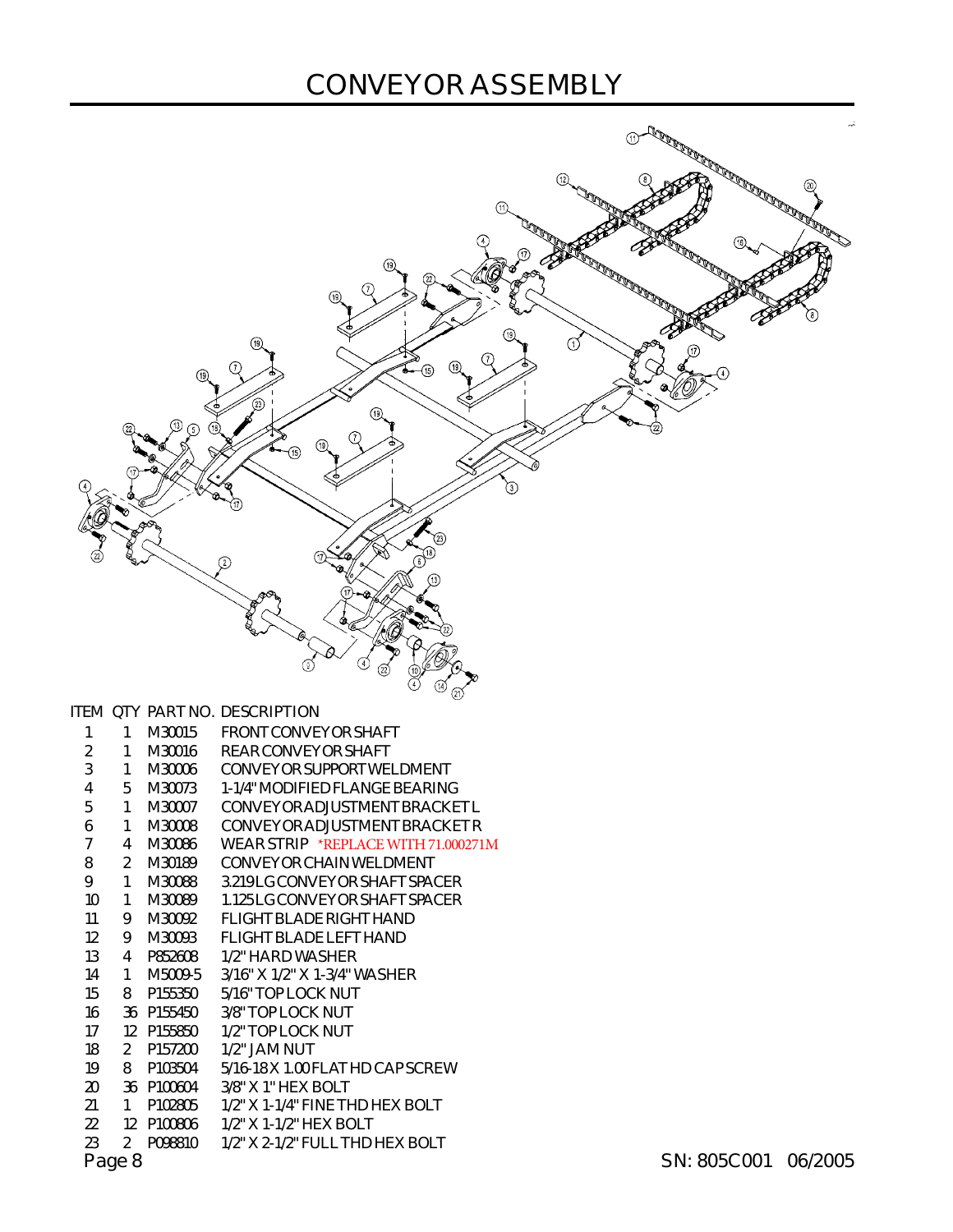#### GROOMER & SEPARATOR ASSEMBLY

| SEE SEPARATOR ASSEMBLY                                                                                                                                                                                                                                                                                                                           |                                                                                               |
|--------------------------------------------------------------------------------------------------------------------------------------------------------------------------------------------------------------------------------------------------------------------------------------------------------------------------------------------------|-----------------------------------------------------------------------------------------------|
| (Q)<br>$\boldsymbol{9}$<br>$\overline{2}$<br>1<br>13)<br>15<br>[10]<br>Гo<br>rg<br>6<br>a comparation of the comparation of the comparation of the comparation of the comparation of the comparation of the comparation of the comparation of the comparation of the comparation of the comparation of the comparation<br>8<br>SEE DRAG ASSEMBLY | (14)<br>$\left[6\right]$<br>4<br>$\mathbf{3}$<br>[15]<br>[10]<br>O<br>$\left[5\right]$<br>(9) |
| <b>Road</b><br>ITEM QTY PART NO. DESCRIPTION                                                                                                                                                                                                                                                                                                     |                                                                                               |
| M30067<br><b>LIFT FRAME</b><br>$\mathbf{1}$<br>1<br>$\sqrt{2}$<br>M30110<br>CONVEYOR RISER BRACKET<br>1                                                                                                                                                                                                                                          |                                                                                               |
| $\sqrt{3}$<br>M30023<br>REAR CYLINDER MOUNT<br>1                                                                                                                                                                                                                                                                                                 |                                                                                               |
| $\overline{4}$<br>HYDRAULIC CYLINDER 1-1/2" X 4"<br>1<br>P256200<br>P256201<br><b>SEAL KIT</b>                                                                                                                                                                                                                                                   |                                                                                               |
| <b>EXTENSION SPRING</b><br>5<br>P601150<br>1                                                                                                                                                                                                                                                                                                     |                                                                                               |
| $\boldsymbol{6}$<br>P604700<br><b>EXTENSION SPRING</b><br>1<br>$\overline{7}$<br>U-BOLT 3/8" X 1-1/2" X 2-1/4"<br>P127204<br>6                                                                                                                                                                                                                   |                                                                                               |
| $\, 8$<br>P155400<br>3/8" JAM NUT<br>$\overline{4}$                                                                                                                                                                                                                                                                                              |                                                                                               |
| 9<br>12 P155450<br>3/8" TOP LOCK NUT                                                                                                                                                                                                                                                                                                             |                                                                                               |
| 10<br>$\overline{2}$<br>P155850<br>1/2" TOP LOCK NUT<br>$\overline{2}$<br>3/8" X 1-1/4" HEX BOLT<br>11<br>P100605                                                                                                                                                                                                                                |                                                                                               |
|                                                                                                                                                                                                                                                                                                                                                  |                                                                                               |
| 12<br>$\overline{2}$<br>P100609<br>3/8" X 2-1/4" HEX BOLT<br>13<br>P100812<br>1/2" X 3" HEX BOLT                                                                                                                                                                                                                                                 |                                                                                               |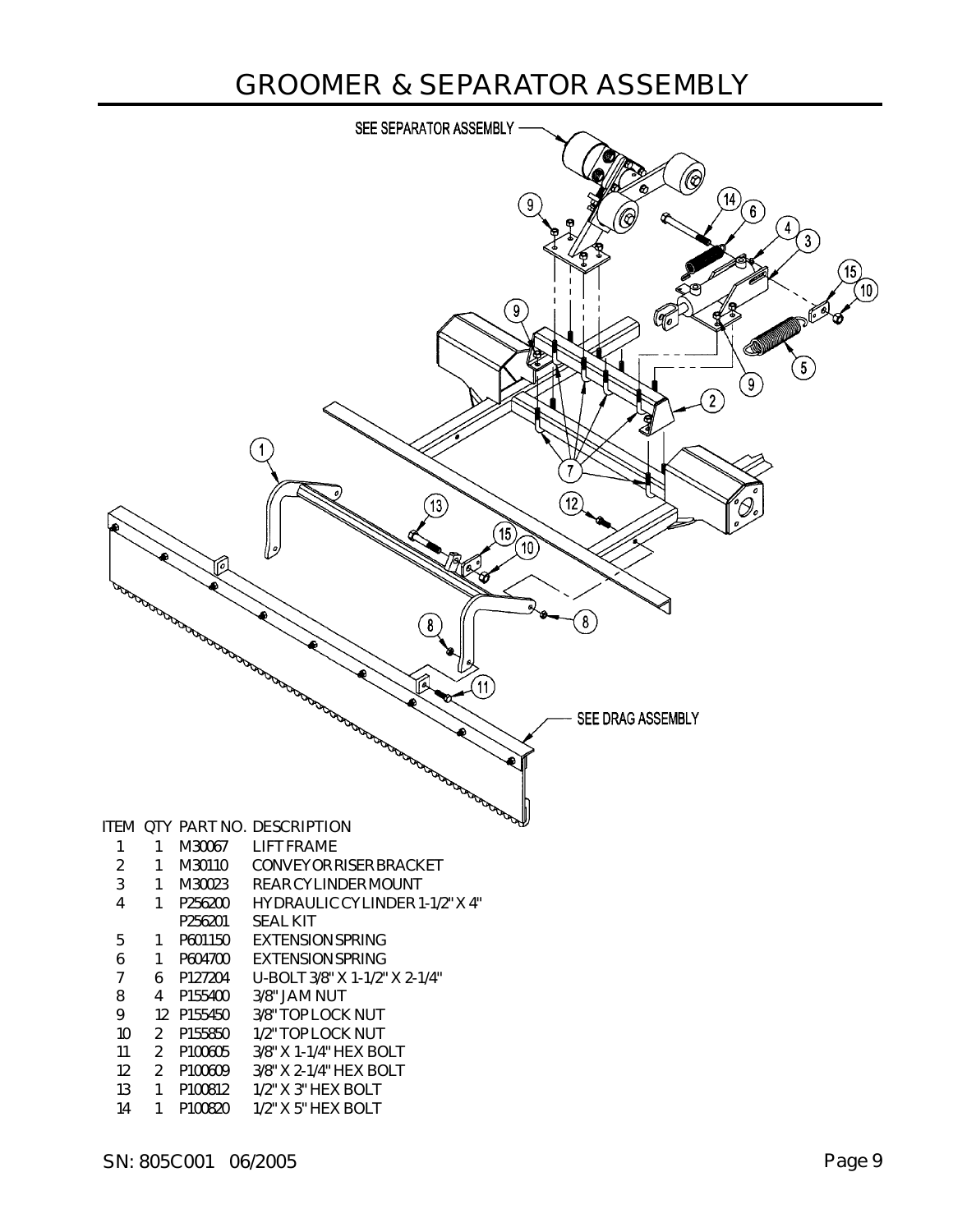

ITEM QTY PART NO. DESCRIPTION 1 1 M30181 DRAGCOMBMOUNT

- 2 1 M30183 SNOWCOMB
- 3 1 M30180 DRAGCOMB STRAP
- 
- 4 9 P104505 5/16" X 1-1/4" CARRIAGE BOLT
- 5 9 P155350 5/16" TOP LOCK NUT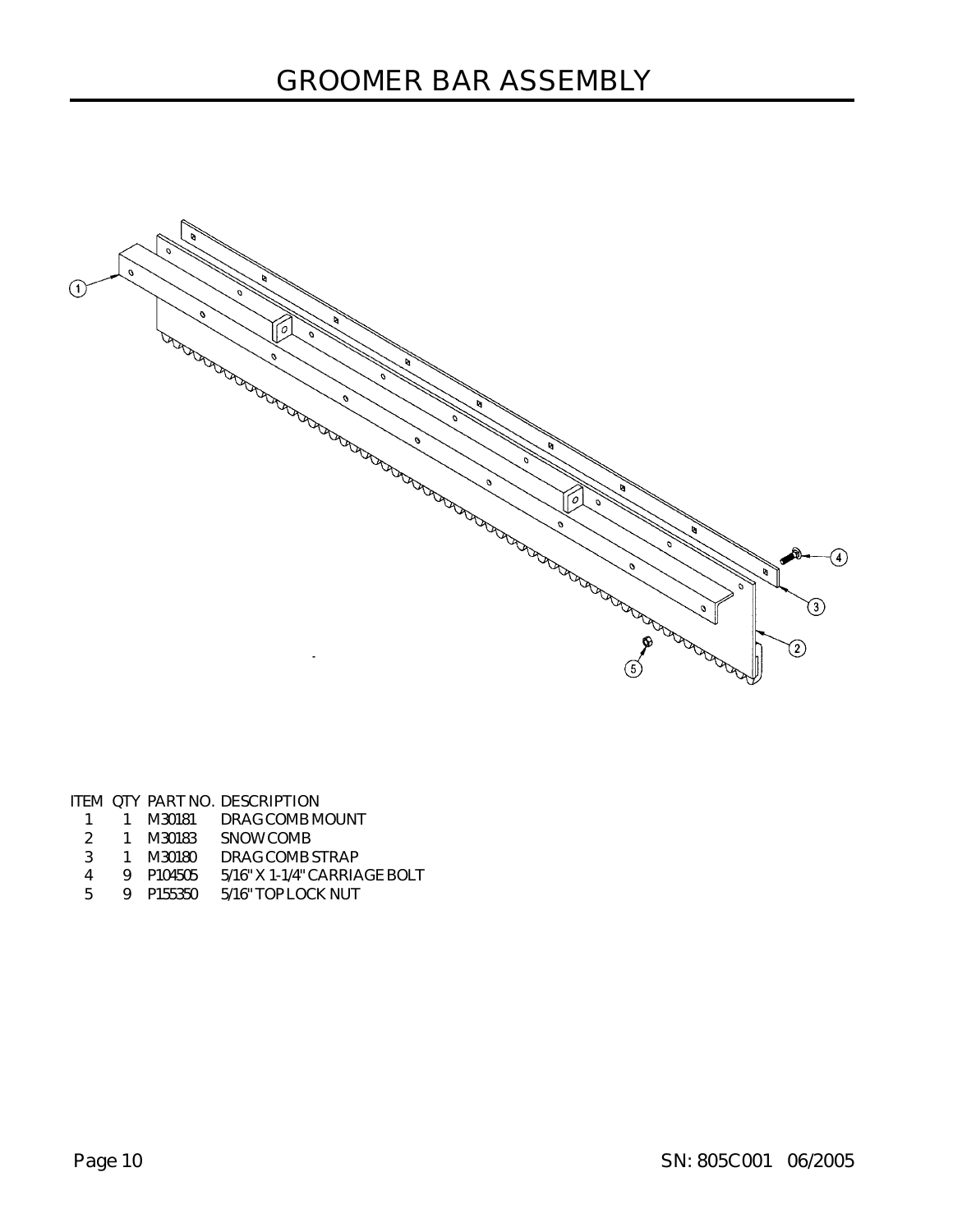| 'ane |  |  |
|------|--|--|
|      |  |  |

| 1  | 1              | P350600             | DAN FOSS HYD MOTOR DH16015     |
|----|----------------|---------------------|--------------------------------|
|    |                | P350601             | <b>SEAL KIT</b>                |
| 2  | 1              | M30018              | SEPARATOR MOUNT                |
| 3  | 1              | M30019              | SEPARATOR MOTOR MOUNT          |
| 4  | 1              | M30019              | SEPARATOR ARM                  |
| 5  | 2              | M30083              | SEPARATOR ROLLER               |
| 6  | 2              | M30084              | SEPARATOR SLEEVE               |
| 7  | 1              | P851104             | 1/4" LOCK WASHER               |
| 8  | 4              | P851106             | 3/8" LOCK WASHER               |
| 9  | 1              | P852608             | 1/2" HARD WASHER               |
| 10 | $\mathfrak{D}$ | M5009-5             | 3/16" X 1-1/2" X 1-3/4" WASHER |
| 11 | 1              | P155400             | 3/8" JAM NUT                   |
| 12 | $\mathfrak{D}$ | P157200             | 1/2" JAM NUT                   |
| 13 | 1              | P108505             | 5/16" X 5/16" SET SCREW        |
| 14 | 1              | P100404             | 1/4" X 1.00 HEX BOLT           |
| 15 | 4              | P <sub>100603</sub> | $3/8"$ X $3/4"$ HEX BOLT       |
| 16 | 1              | P098608             | 3/8" X 2.00 FULL THD HEX BOLT  |
| 17 | 1              | P100804             | 1/2" X 1.00 HEX BOLT           |
| 18 | 2              | P100812             | 1/2" X 3.00 HEX BOLT           |

|  |           | TERI VII IINTINV. DEJVINI IIVIN   |
|--|-----------|-----------------------------------|
|  | 1 P350600 | DAN FOSS HYD MOTOR DH160 151-2045 |

ITEM OTY PART NO. DESCRIPTION

| о<br>ο                                                                                                          |                                                                                                                                |
|-----------------------------------------------------------------------------------------------------------------|--------------------------------------------------------------------------------------------------------------------------------|
| จิ<br>(11<br>О<br>α<br>$\circledR$<br>Q<br>Р<br>$^\copyright$<br>⇖<br>$\circ$<br>$\circ$<br>(0)<br>е<br>$\circ$ | $^\circledR$<br>$\circled{5}$<br>(13)<br>$\circledR$<br>$\alpha$<br>¢                                                          |
| C<br>$\circled{\scriptstyle 1}$                                                                                 | 7<br>a<br>S<br>∞<br>Q<br>⊚<br>$^{\circledR}$<br>Ø<br>L.<br>4<br>∁<br>$\widehat{\mathfrak{C}}$<br>/©<br>$\overline{\mathbf{5}}$ |
|                                                                                                                 | Θ.<br>$6 \overline{6}$<br>$^{\circledR}$<br>18                                                                                 |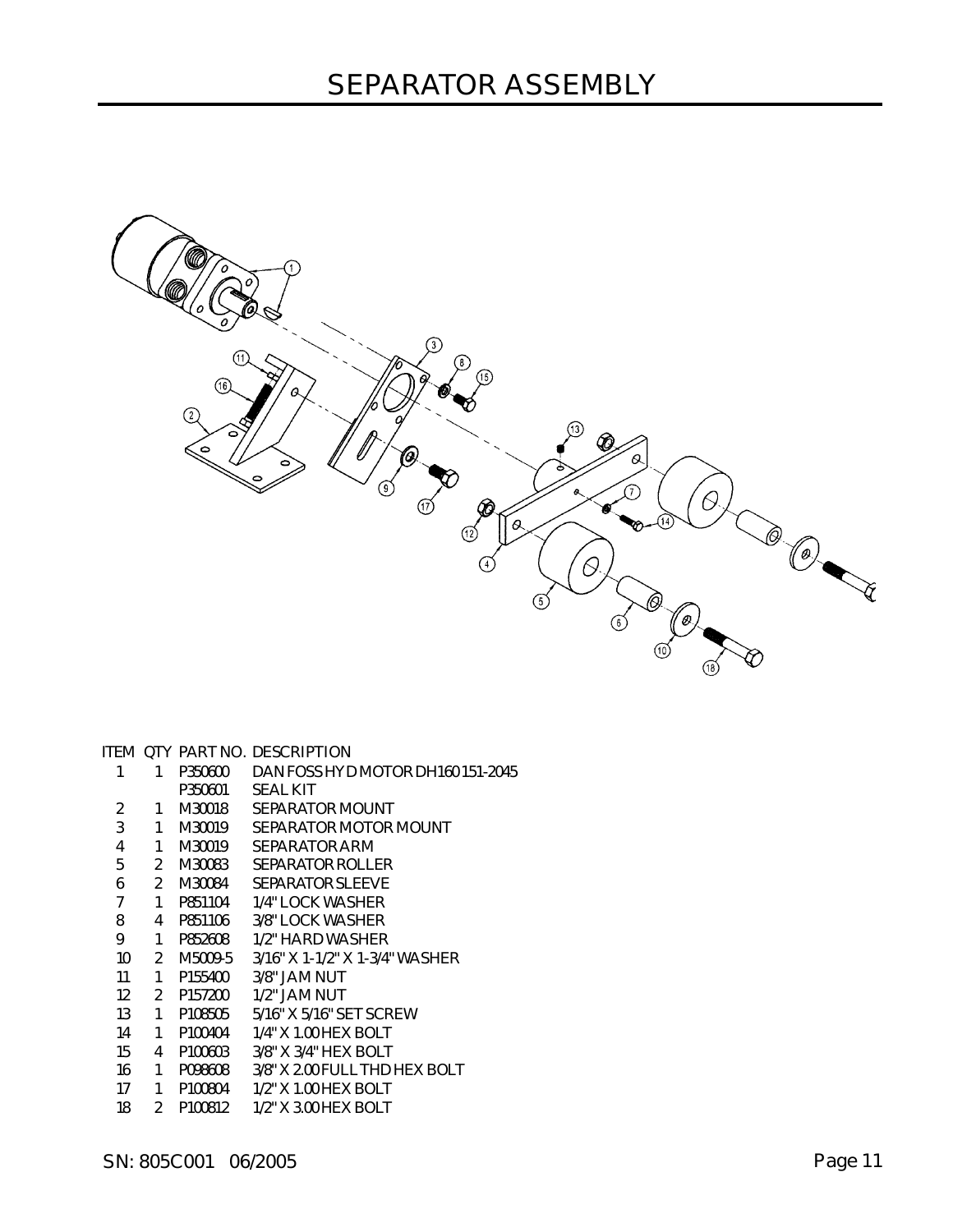

#### ITEM QTY PART NO. DESCRIPTION

| 1  | 1              | M30072              | VAI VF BRACKFT                |
|----|----------------|---------------------|-------------------------------|
| 2  | 1              | P293200             | <b>CROSSOVER RELIEF VALVE</b> |
|    |                |                     | (CRV10-22H-10T-NC-25/15)      |
| 3  | 6              | P276215             | ADAPTER 10MB-6MJ              |
| 4  | 2              | P <sub>261410</sub> | ELBOW 4MP-4MJ90 DEGREES       |
| 5  | 1              | P <sub>261510</sub> | FI BOW 6EJX-6MJ90 DEGREES     |
| 6  | 2              | P <sub>265550</sub> | TEE 6FJX-6MJ-6MJ              |
| 7  | $\mathfrak{D}$ | P272661             | MAI FCOUPLER                  |
| 8  | 1              | P245050             | 1/4" HOSE 4FJX-6FJX 50"       |
| 9  | 1              | P245068             | 1/4" HOSE 4FJX-6FJX 68"       |
| 10 | 1              | P248042             | 3/8" HOSE 6FJX-6FJX 42"       |
| 11 | 1              | P248060             | 3/8" HOSE 6FJX-6FJX 60"       |
| 12 | 1              | P248036             | 3/8" HOSE 6FJX-6FJX 36"       |
| 13 | 2              | P248080             | 3/8" HOSE 10MB-10MB 80"       |
| 14 | $\mathfrak{D}$ | P851105             | 5/16" LOCK WASHER             |
| 15 | 2              | P <sub>150500</sub> | 5/16" HEX NUT                 |
| 16 | $\mathfrak{p}$ | P100508             | 5/16" X 2" HF X BOI T         |
|    |                |                     |                               |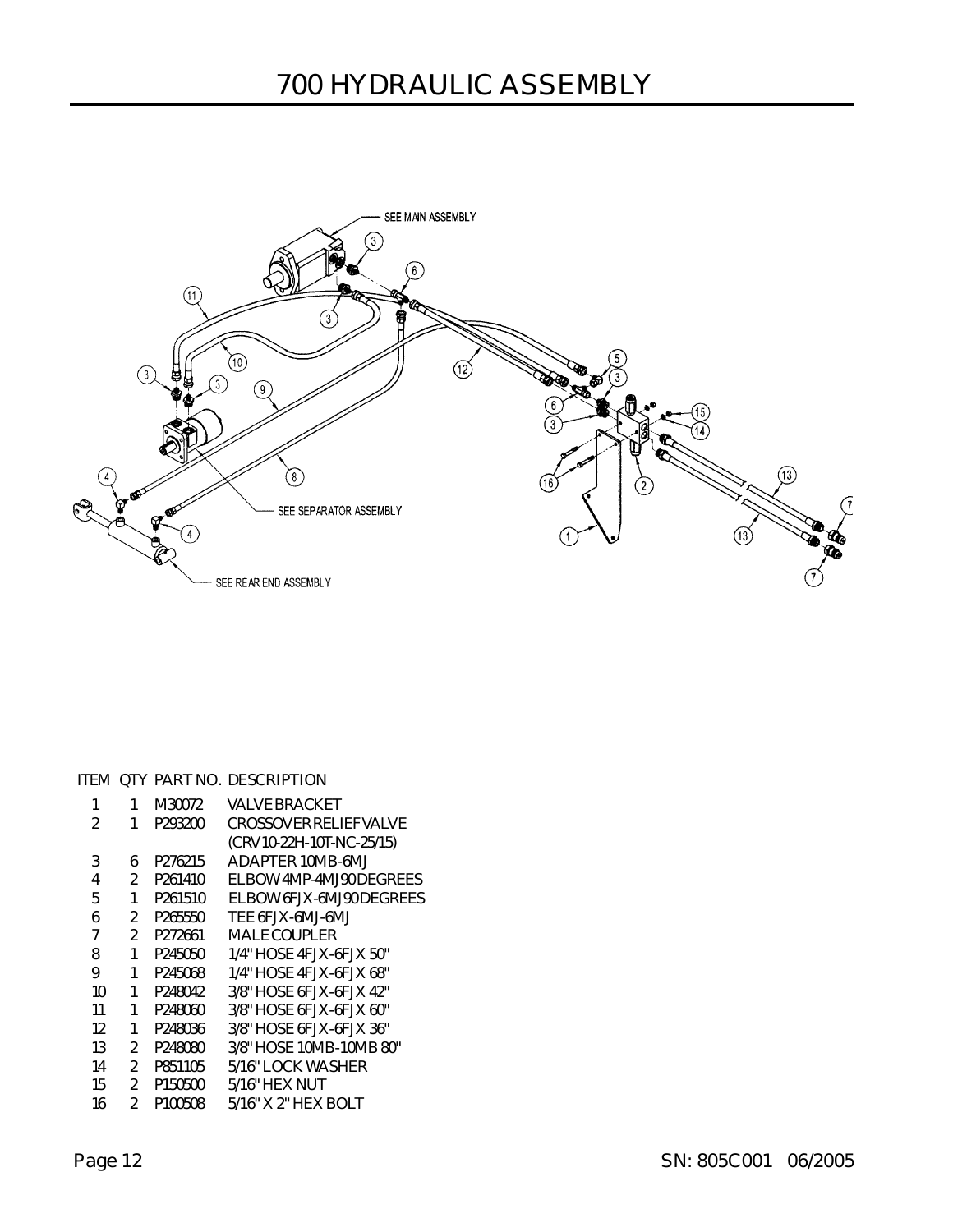#### 800 WIRING DIAGRAM



#### ITEM QTY PART NO. DESCRIPTION

|    |    |               | M30064     | CONTROL BOX                    |
|----|----|---------------|------------|--------------------------------|
| 2  |    | 1             | M30065     | CONTROL BOX COVER              |
| 3  |    | 1             | P296200    | CONTROL BOX CLAMP              |
| 4  |    | 1             | P296700    | CABLE GRIPLARGE                |
| 5  |    | 1             | P296600    | CABLE GRIP SMALL               |
| 6  |    | $\mathcal{P}$ | P296900    | TOGGLE SWITCH (MOM-OFF-ON)     |
|    |    | 1             | P295016    | MAI F BETTS CABLE 8 FT         |
| 8  |    | 1             | R99000080  | 16GA 5 CONDUCTOR CABLE 156"    |
| 9  |    |               | P295045    | #6 RING TERMINAL               |
|    | 10 | 1             | P295069    | 5/16" RING TERMINAL            |
| 11 |    | 4             | P295070    | 1/4" FFMALE SPADE TERMINAL     |
|    | 12 | 1             | <b>RFF</b> | $5/16"$ HFX NUT                |
|    | 13 |               |            | R99000015 16 GA JUMPER WIRE 3" |
|    |    |               |            |                                |

14 1 P977985 COVERDECAL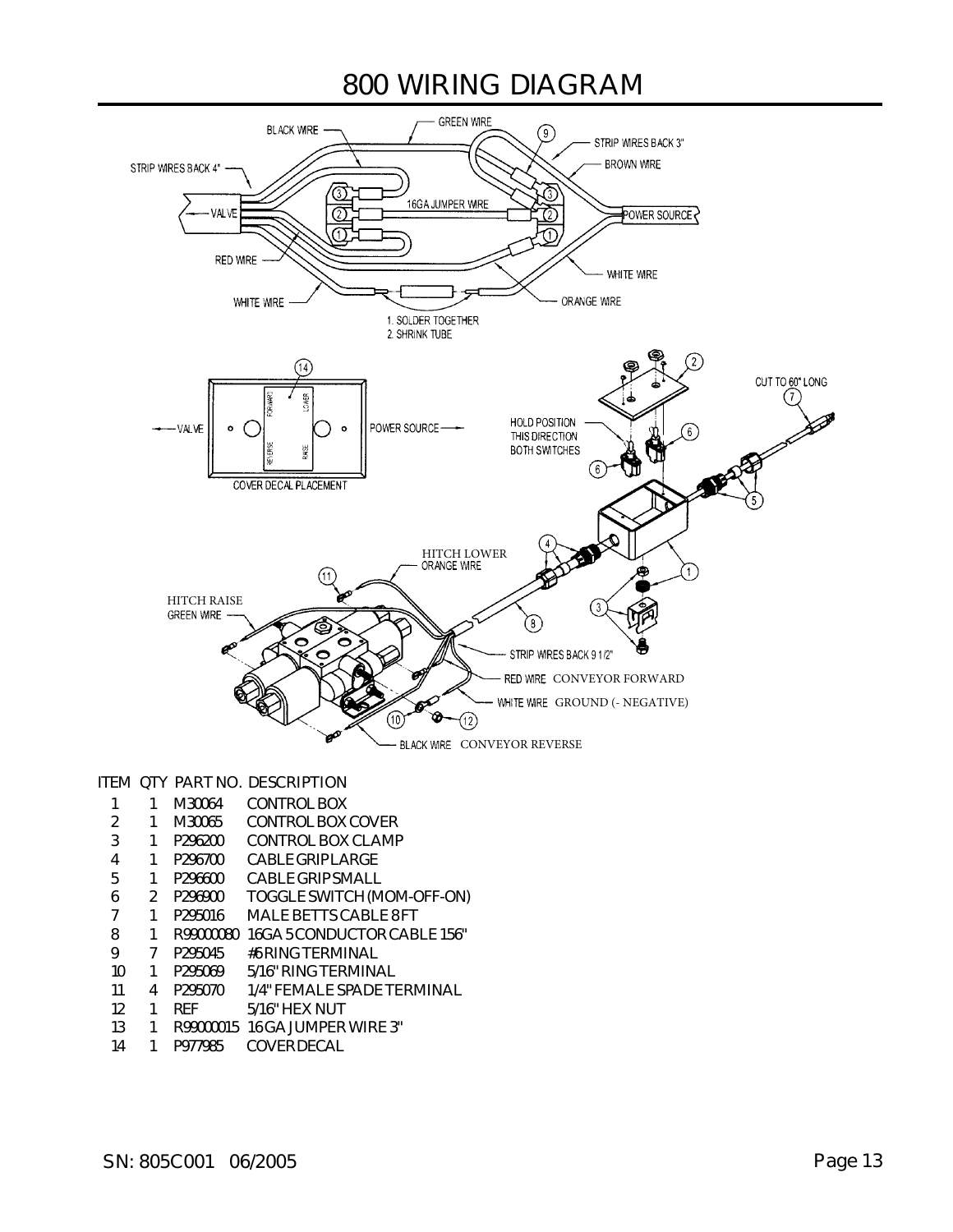